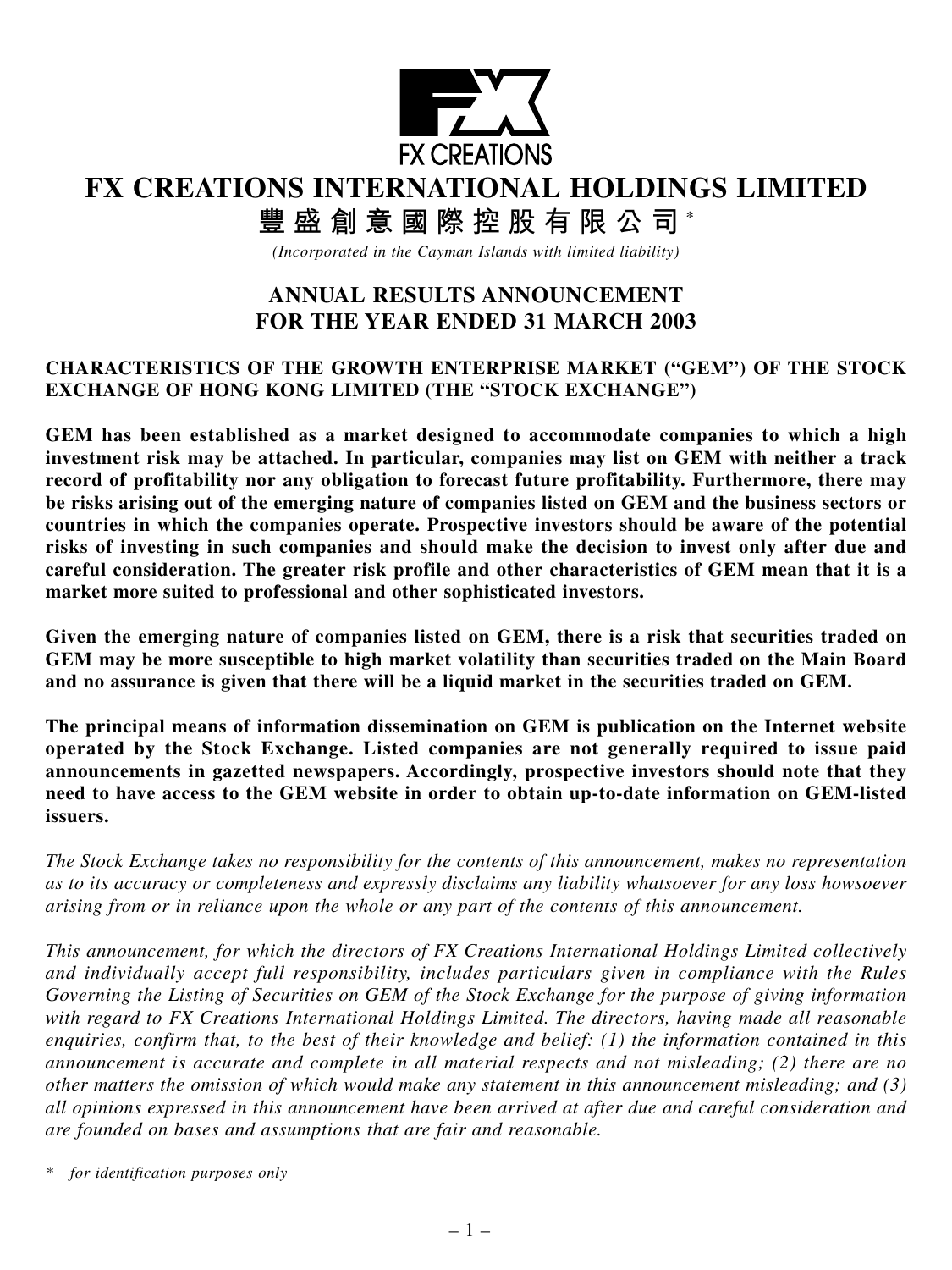#### **RESULTS**

The board of directors (the "Directors") of FX Creations International Holdings Limited (the "Company") herein present the audited consolidated results of the Company and its subsidiaries (collectively referred to as the "Group") for the year ended 31 March 2003 together with the comparative figures for the previous year as follows:

|                                                                            | <b>Notes</b>   | 2003<br><b>HK\$'000</b>       | 2002<br>HK\$'000             |
|----------------------------------------------------------------------------|----------------|-------------------------------|------------------------------|
| Turnover                                                                   | $\overline{2}$ | 59,564                        | 49,587                       |
| Cost of goods sold                                                         |                | (28,989)                      | (18, 416)                    |
| Gross profit                                                               |                | 30,575                        | 31,171                       |
| Other revenue<br>Selling and distribution costs<br>Administrative expenses | $\overline{2}$ | 497<br>(17, 595)<br>(10, 564) | 244<br>(17, 899)<br>(10,793) |
| Profit from operations                                                     | $\mathfrak{Z}$ | 2,913                         | 2,723                        |
| Finance costs                                                              | $\overline{4}$ | (660)                         | (381)                        |
| Profit before tax                                                          |                | 2,253                         | 2,342                        |
| Taxation                                                                   | 5              | (542)                         | (422)                        |
| Profit before minority interests                                           |                | 1,711                         | 1,920                        |
| Minority interests                                                         |                | (15)                          |                              |
| Net profit attributable to shareholders                                    |                | 1,696                         | 1,920                        |
| Dividend                                                                   | 6              |                               | 2,000                        |
| Earnings per share                                                         | $\overline{7}$ |                               |                              |
| <b>Basic</b>                                                               |                | HK0.44 cent                   | HK0.69 cent                  |
| Diluted                                                                    |                | N/A                           | N/A                          |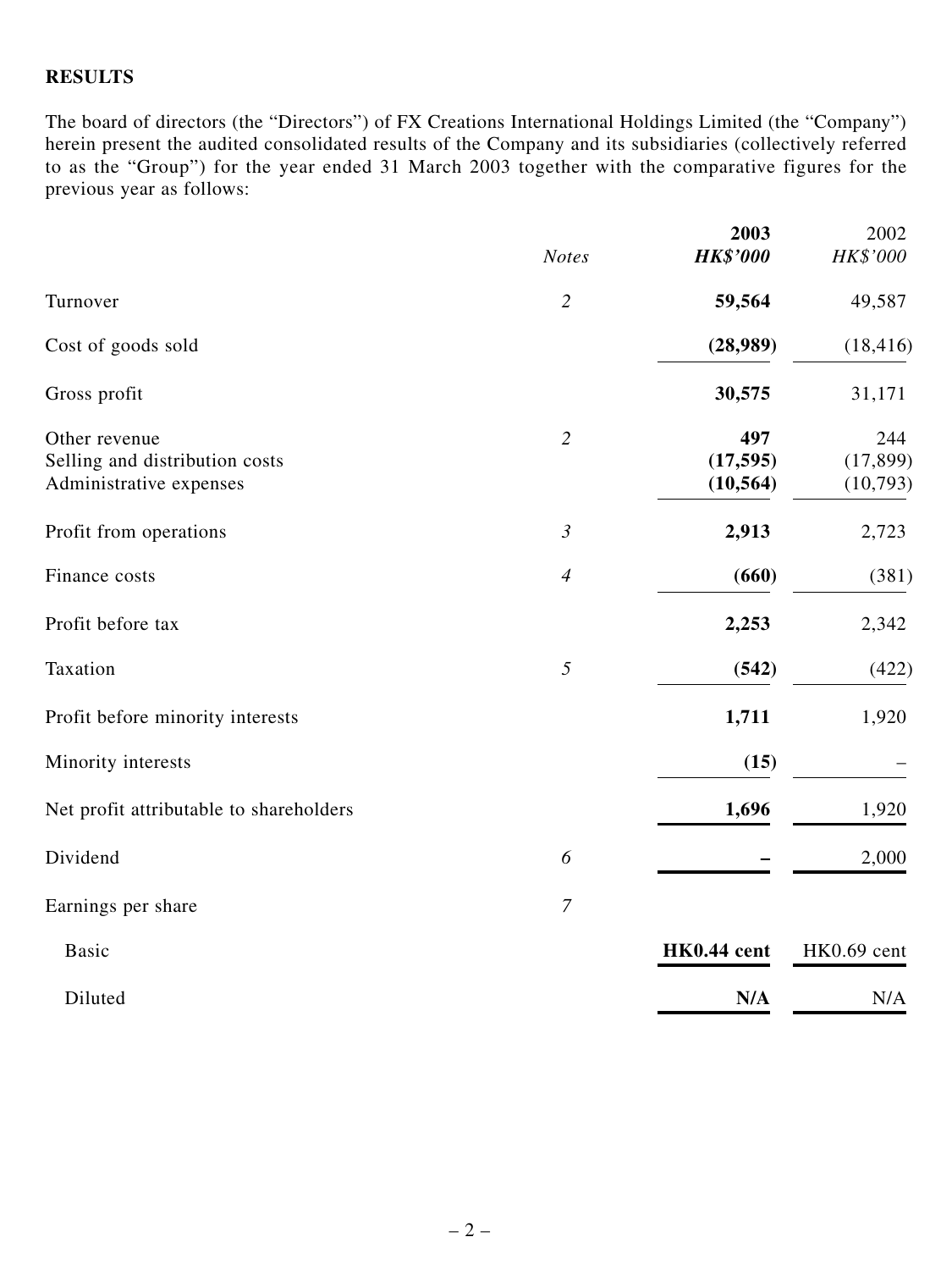#### *Notes:*

#### **1. GROUP REORGANISATION AND BASIS OF PRESENTATION**

The Company was incorporated in the Cayman Islands on 10 January 2002 as an exempted company with limited liability under the Companies Law (2001 Second Revision) of the Cayman Islands.

Pursuant to a group reorganisation scheme (the "Group Reorganisation") to rationalise the group structure in preparation for the listing of the Company's shares on GEM of the Stock Exchange, the Company became the holding company of its subsidiaries (collectively the "Group") on 2 May 2002. Details of the Group Reorganisation are set out in the prospectus issued by the Company dated 8 May 2002.

The Group resulting from the Group Reorganisation is regarded as a continuing entity. Accordingly, the results of the Group have been prepared on the merger basis as set out in the Statement of Standard Accounting Practice No. 27 "Accounting for group reconstructions" issued by the Hong Kong Society of Accountants.

The shares of the Company were listed on GEM on 21 May 2002.

#### **2. TURNOVER AND REVENUE**

Turnover represents the aggregate of the net invoiced value of goods sold, after allowances for returns and trade discounts. All significant transactions among the companies comprising the Group have been eliminated on consolidation.

|                 | 2003<br><b>HK\$'000</b> | 2002<br>HK\$'000 |
|-----------------|-------------------------|------------------|
|                 |                         |                  |
| Turnover        |                         |                  |
| Sales           | 59,564                  | 49,587           |
| Other revenue   |                         |                  |
| Interest income | 67                      | 50               |
| Sundry income   | 430                     | 194              |
| Total revenue   | 60,061                  | 49,831           |

#### **3. PROFIT FROM OPERATIONS**

The Group's profit from operations is stated after charging the following:

|                                                                             | 2003<br><b>HK\$'000</b> | 2002<br><i>HK\$'000</i> |
|-----------------------------------------------------------------------------|-------------------------|-------------------------|
| Auditors' remuneration                                                      | 336                     | 476                     |
| Depreciation                                                                | 1,481                   | 1,570                   |
| Staff costs (excluding directors' emoluments)                               |                         |                         |
| <b>Salaries</b>                                                             | 8.933                   | 10,674                  |
| Pension scheme contributions                                                | 321                     | 411                     |
| Minimum lease payments under operating lease rentals for land and buildings | 10,357                  | 12,421                  |
| Exchange (gains) /losses, net                                               | (2)                     | 209                     |

#### **4. FINANCE COSTS**

Finance costs represents interest on bank loans and overdrafts wholly repayable within five years.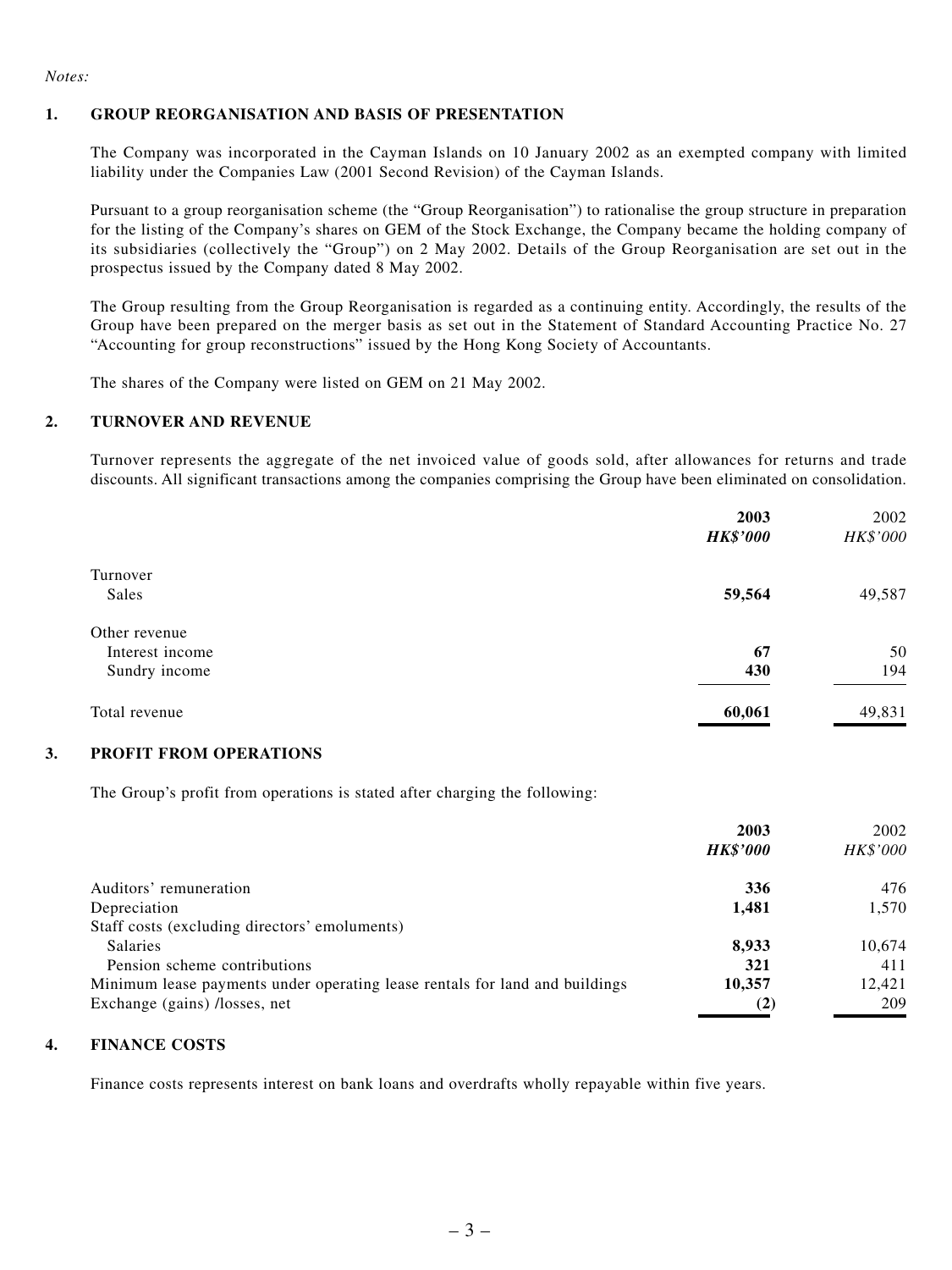#### **5. TAXATION**

Hong Kong Profits Tax has been provided at the rate of 16% (2002: 16%) on the estimated assessable profits arising in Hong Kong during the year. Taxes on profits assessable in other jurisdictions have been calculated at the rates of tax prevailing in the places in which the Group operates, based on existing legislation, interpretation and practices in respect thereof.

Deferred taxation in respect of timing differences between profit as computed for taxation purposes and profit as stated in the consolidated results has not been accounted for as the effect of timing differences is not material.

#### **6. DIVIDEND**

|                  | 2003<br><b>HK\$'000</b>  | 2002<br>HK\$'000 |
|------------------|--------------------------|------------------|
| Special dividend | $\overline{\phantom{a}}$ | 2,000            |

During the year ended 31 March 2002, a special dividend was paid by a subsidiary of the Group to its then shareholders prior to the Group Reorganisation.

#### **7. EARNINGS PER SHARE**

Basic earnings per share is calculated based on the profit attributable to shareholders of HK\$1,696,000 and on the weighted average number of 386,701,000 shares in issue during the year.

The comparative basic earnings per share is calculated based on the profit attributable to shareholders of HK\$1,920,000 and on the weighted average of 280,000,000 shares deemed to be in issue throughout that year.

Diluted earnings per share amount for the years ended 31 March 2002 and 2003 have not been disclosed as no diluting events existed during those years.

#### **8. SEGMENT INFORMATION**

Segment information is presented by way of two segment formats: (i) on a primary segment reporting basis, by business segment; and (ii) on a secondary segment reporting basis, by geographical segment.

The Group's operating businesses are structured and managed separately, according to the nature of their operations and the products and services they provide. Each of the Group's business segments represents a strategic business unit that offers products and services which are subject to risks and returns that are different from those of other business segments. Summary details of the business segments are as follows:

- (a) the retail segment represents the selling of bags and accessories via retail shops and department store counters;
- (b) the wholesale segment represents the selling of bags and accessories via overseas agents and distributors; and
- (c) the corporate segment represents investment holding.

In respect of geographical segment reporting, sales are based on the region where the customer is located. Total assets and capital expenditure are based on where the assets are located.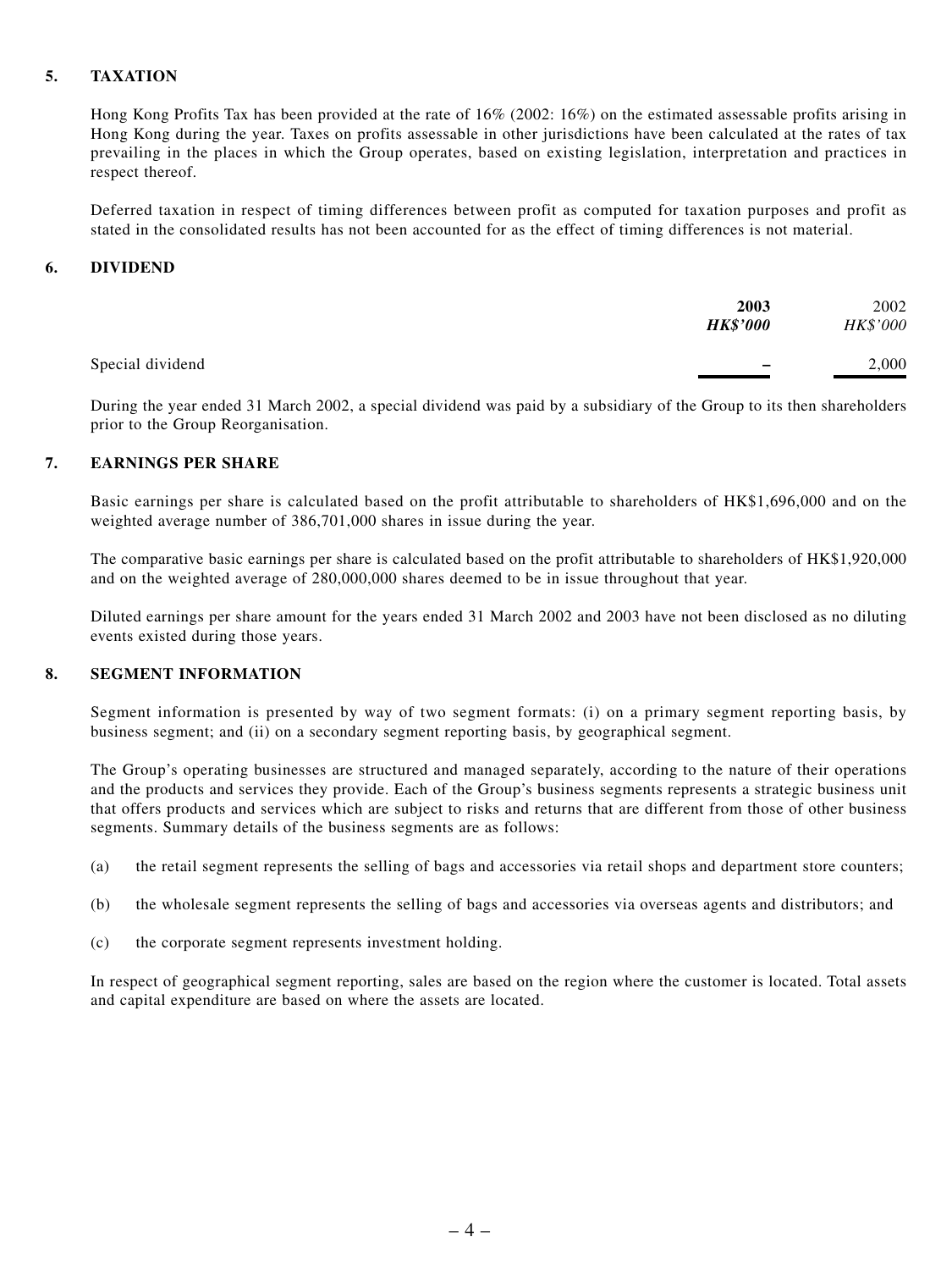#### **(a) Business segments**

The following tables present revenue, results and certain assets, liabilities and expenditure information for the Group's business segments.

|                                                                      |                         | Retail           | Wholesale               |                  |                         | Corporate        | Consolidated            |                  |  |
|----------------------------------------------------------------------|-------------------------|------------------|-------------------------|------------------|-------------------------|------------------|-------------------------|------------------|--|
|                                                                      | 2003<br><b>HK\$'000</b> | 2002<br>HK\$'000 | 2003<br><b>HK\$'000</b> | 2002<br>HK\$'000 | 2003<br><b>HK\$'000</b> | 2002<br>HK\$'000 | 2003<br><b>HK\$'000</b> | 2002<br>HK\$'000 |  |
| Segment revenue:<br>Sales to external<br>customers                   | 32,437                  | 32,726           | 27,127                  | 16,861           |                         |                  | 59,564                  | 49,587           |  |
|                                                                      |                         |                  |                         |                  |                         |                  |                         |                  |  |
| Segment results                                                      | 4,213                   | 3,728            | 5,616                   | 2,654            | (6,916)                 | (3,659)          | 2,913                   | 2,723            |  |
| Finance costs                                                        |                         |                  |                         |                  |                         |                  | (660)                   | (381)            |  |
| Profit before tax                                                    |                         |                  |                         |                  |                         |                  | 2,253                   | 2,342            |  |
| Taxation                                                             |                         |                  |                         |                  |                         |                  | (542)                   | (422)            |  |
| Profit before<br>minority interests<br>Minority interests            |                         |                  |                         |                  |                         |                  | 1,711<br>(15)           | 1,920            |  |
| Net profit attributable<br>to shareholders                           |                         |                  |                         |                  |                         |                  | 1,696                   | 1,920            |  |
| <b>ASSETS</b><br>Segment assets<br>Unallocated assets                | 5,633                   | 4,421            | 12,259                  | 3,011            | 16,821                  | 4,258            | 34,713                  | 11,690<br>625    |  |
| Total assets                                                         |                         |                  |                         |                  |                         |                  | 34,713                  | 12,315           |  |
| <b>LIABILITIES</b><br>Segment liabilities<br>Unallocated liabilities | 2,281                   |                  | 4,453                   |                  | 6,463                   | 4,589            | 13,197                  | 4,589<br>5,968   |  |
| Total liabilities                                                    |                         |                  |                         |                  |                         |                  | 13,197                  | 10,557           |  |
| Other segment<br>information:<br>Depreciation                        | 746                     | 1,280            | 251                     |                  | 484                     | 290              | 1,481                   | 1,570            |  |
| Capital expenditure                                                  | 693                     | 501              | 5,011                   |                  | 1,918                   | 397              | 7,622                   | 898              |  |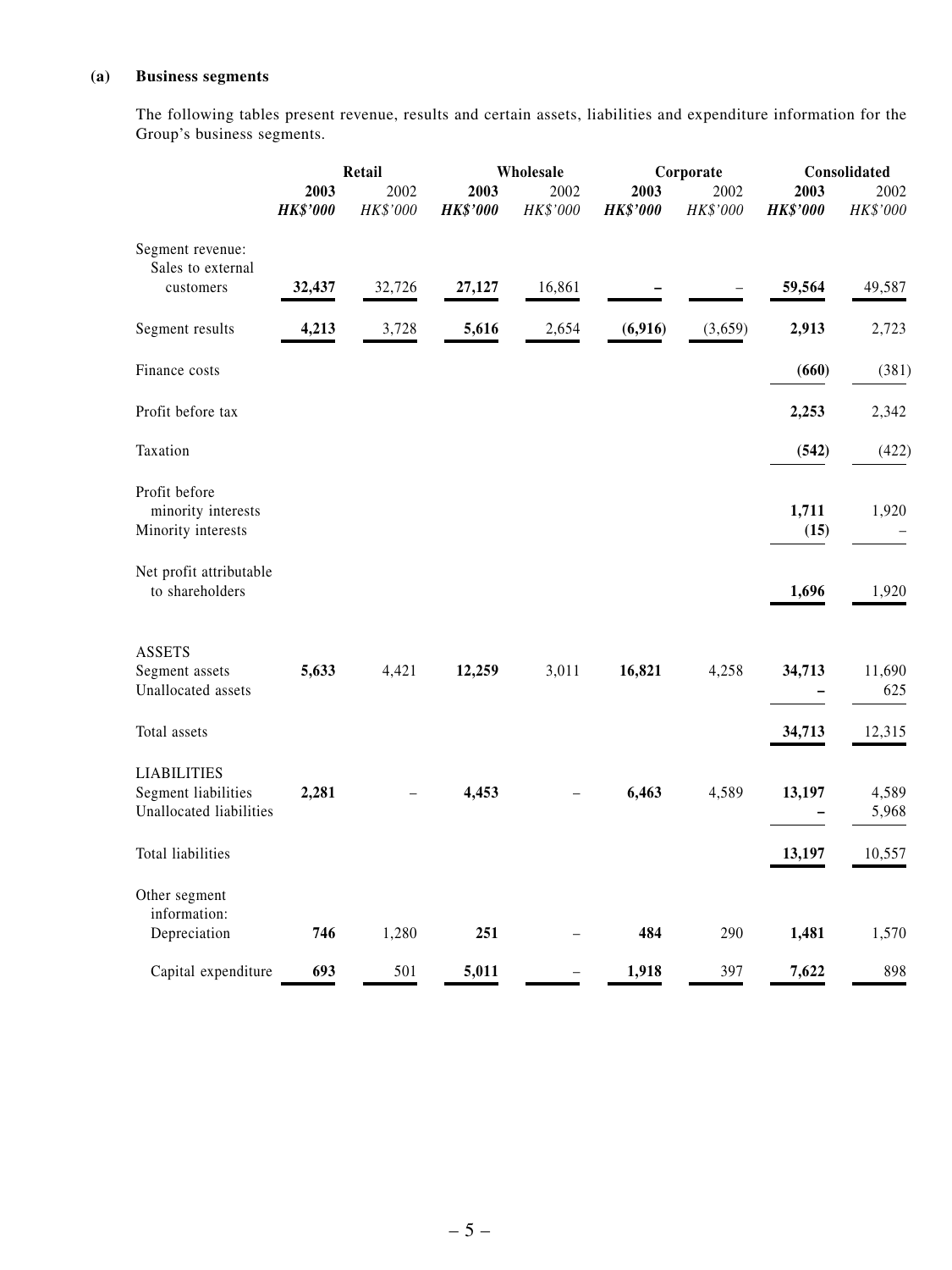## **(b) Geographical segments**

The following table presents revenue, certain assets and expenditure information for the Group's geographical segments.

|                               |                 |                   |       | <b>PRC</b> (not including |                   |        |                   |                  |                 |              |                        |              |
|-------------------------------|-----------------|-------------------|-------|---------------------------|-------------------|--------|-------------------|------------------|-----------------|--------------|------------------------|--------------|
|                               |                 | Hong Kong, SAR    |       | Hong Kong, SAR)           |                   | Taiwan |                   | <b>Singapore</b> |                 | <b>Other</b> |                        | Consolidated |
|                               | 2003            | 2002              | 2003  | 2002                      | 2003              | 2002   | 2003              | 2002             | 2003            | 2002         | 2003                   | 2002         |
|                               | <b>HK\$'000</b> | HK\$'000 HK\$'000 |       |                           | HK\$'000 HK\$'000 |        | HK\$'000 HK\$'000 | HK\$'000         | <b>HK\$'000</b> | HK\$'000     | <i><b>HK\$'000</b></i> | HK\$'000     |
| Segment revenue:              |                 |                   |       |                           |                   |        |                   |                  |                 |              |                        |              |
| Sales to external             |                 |                   |       |                           |                   |        |                   |                  |                 |              |                        |              |
| customers                     | 39,233          | 32,136            | 6,169 | 9,254                     | 11,345            | 5,621  | 1,693             | 1,603            | 1,124           | 973          | 59,564                 | 49,587       |
| Other segment<br>information: |                 |                   |       |                           |                   |        |                   |                  |                 |              |                        |              |
| Segment assets                | 23,337          | 9,421             | 9,267 | 1,335                     | 1,964             | 1,214  | 18                | 230              | 127             | 115          | 34,713                 | 12,315       |
| Capital                       |                 |                   |       |                           |                   |        |                   |                  |                 |              |                        |              |
| expenditure                   | 396             | 554               | 6,812 | -                         | 414               | 344    |                   |                  |                 |              | 7,622                  | 898          |

#### **9. RESERVES MOVEMENT**

|                                          | <b>Share</b><br>premium<br>HK\$'000 | Accumulated<br>profits<br>HK\$'000 | <b>Total</b><br>HK\$'000 |
|------------------------------------------|-------------------------------------|------------------------------------|--------------------------|
| At 1 April 2001                          |                                     | 1,782                              | 1,782                    |
| Net profit for the year                  |                                     | 1,920                              | 1,920                    |
| Dividend paid                            |                                     | (2,000)                            | (2,000)                  |
| At 31 March 2002                         |                                     | 1,702                              | 1,702                    |
| Issue of shares to the Pre-IPO Investors | 4,867                               |                                    | 4,867                    |
| Capitalisation issue                     | (3,126)                             |                                    | (3, 126)                 |
| New issue on public listing              | 20,250                              |                                    | 20,250                   |
| Shares issue expenses                    | (8, 288)                            |                                    | (8, 288)                 |
| Net profit for the year                  |                                     | 1,696                              | 1,696                    |
| At 31 March 2003                         | 13,703                              | 3,398                              | 17,101                   |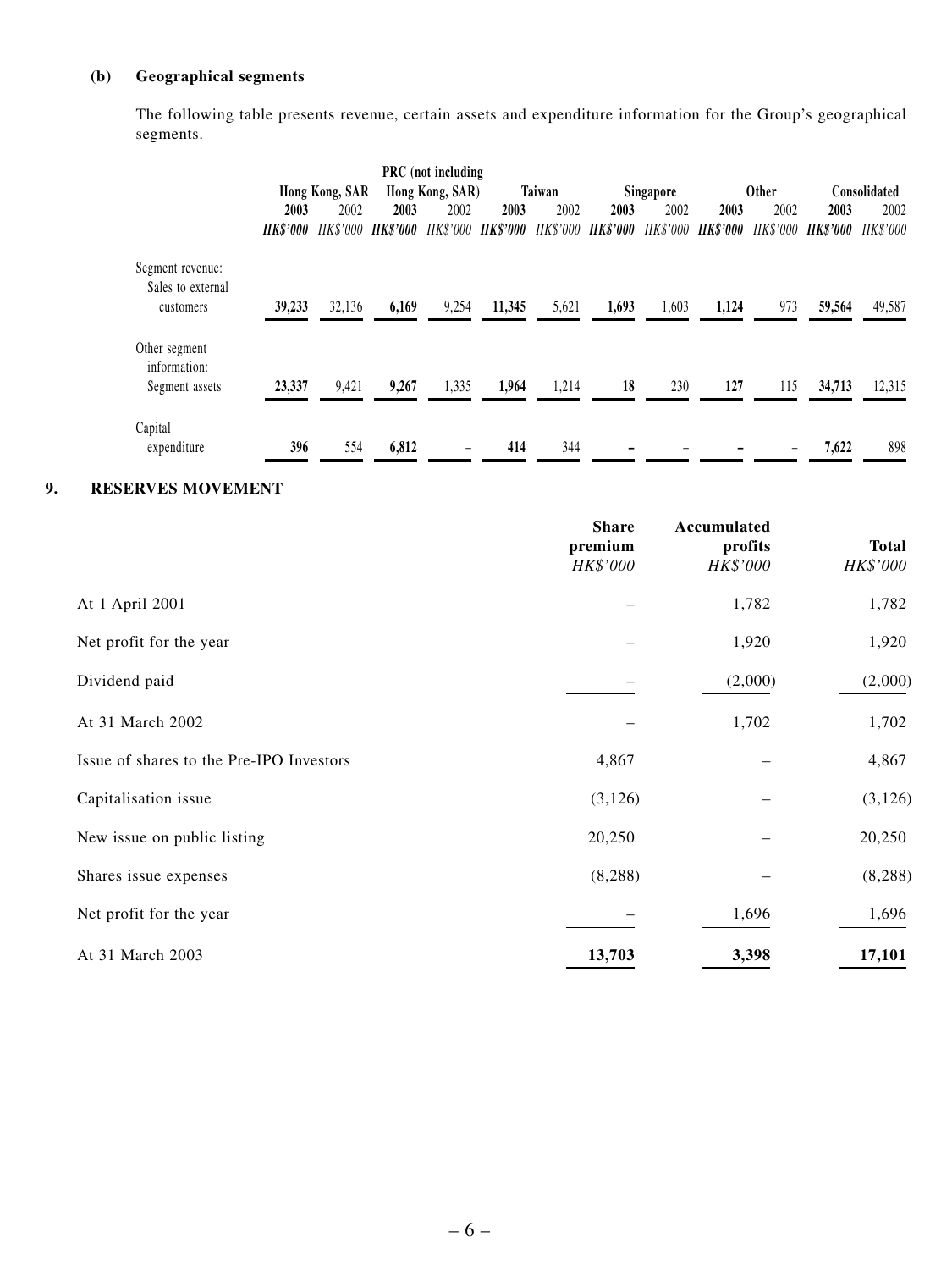## **MANAGEMENT DISCUSSION AND ANALYSIS**

## **General**

The Group is principally engaged in retail sales of bags and accessories under its FX CREATIONS brandname. The bags sold by the Group consist principally of business bags, sports bags, backpacks, handbags and wallets. The accessories sold by the Group include belts, watches, spectacles and umbrellas.

The Group also sells its products to agents and distributors for distribution and resale in the PRC, Singapore, Malaysia, Indonesia, Australia, New Zealand, Korea, Japan and Europe markets.

## **Market Overview**

The retail environment in Hong Kong and Taiwan continued to be weak due to weak consumer demand and the continued weak global economy. Despite this, the Group managed to achieve a growth in its sales by opening more retail outlets in Taiwan and by increasing its sales to wholesalers. The Group believes that introducing more new designs and products at competitive prices is the strategy in this weak consumer market and hence, controlling operating costs will be crucial.

#### **Business Overview**

During the year ended 31 March 2003, the Group opened 3 new retail outlets and closed 3 retail outlets in Hong Kong. In Taiwan, the Group opened 7 new retail outlets and closed 6 retail outlets in the year under review. The retail outlets were closed because of the expiry of the leases and the Group considered it not economically feasible to renew the leases.

The Group launched two new brands, USU, for bags such as casual bags, briefcases and waist bags and Annvu for ladies bags during the year. The new brands continued to broaden the Group's product range.

During the year, the Group entered into partnership with a new agent in the United Kingdom.

At the same time, the Group set up its own manufacturing capacity through a processing agent in the PRC.

## **FINANCIAL REVIEW**

#### **Results**

During the year ended 31 March 2003, the Group recorded a turnover of approximately HK\$59,564,000 (2002: HK\$49,587,000), an increase of approximately 20% compared to the previous corresponding year. The turnover for the year ended 31 March 2003 comprised retail sales and wholesale sales which accounted for approximately 55% and 45% (2002: 66% and 34%) of the total turnover respectively. As at 31 March 2003, the Group had 12 (2002: 12) retail outlets in Hong Kong which consisted of 6 (2002: 8) retail shops and 6 (2002: 4) department store counters and 13 (2002: 12) department store counters in Taiwan.

The increase in turnover was mainly attributable to increase in sales to wholesalers due to increase in the number of distributors, and sales to existing and new distributors.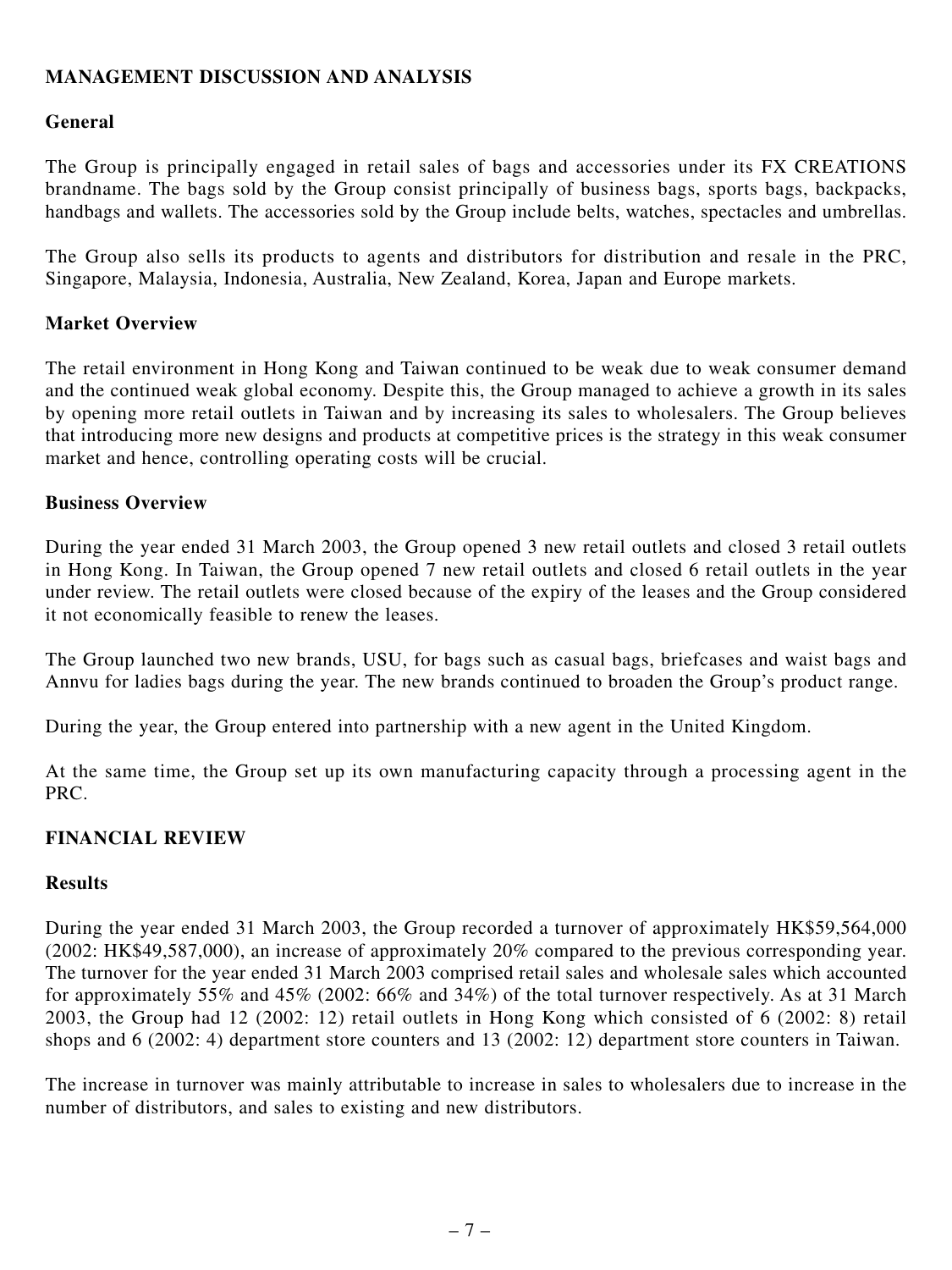Net profit attributable to shareholders for the year ended 31 March 2003 amounted to approximately HK\$1,696,000 (2002: HK\$1,920,000), a decrease of approximately 12% compared to the previous corresponding year. The decrease was mainly attributable to the decrease in gross profit margin as a result of higher portion of sales to wholesalers which commanded lower gross profit margins.

#### **Liquidity, financial resources and capital structure**

For the year under review, the Group financed its operations with its own working capital and bank borrowings of approximately HK\$6,889,000 as at 31 March 2003 (2002: HK\$5,460,000).

As at 31 March 2003, the Group had net current assets of approximately HK\$8,984,000 (2002: HK\$118,000) including bank and cash balances of approximately HK\$6,837,000 (2002: HK\$223,000) and pledged bank deposits of approximately HK\$3,403,000 (2002: HK\$1,840,000).

At 31 March 2003, the Group had total available banking facilities of approximately HK\$23,804,000 (2002: HK\$10,210,000) which were supported by the following:

- (a) the pledge of a bank deposit of approximately  $HK$3,403,000 (2002: HK$1,840,000);$
- (b) corporate guarantee executed by the Company totaling to HK\$20,517,000 (2002: Nil); and
- (c) the pledge of certain current asset of a subsidiary of the Company amounting to HK\$156,000 (2002: HK\$156,000).

As at 31 March 2003, the gearing ratio (defined as the ratio between total bank borrowings and total assets) was approximately 0.20 (2002: 0.44). To Group has no fixed interest bank borrowing. All the bank borrowings were denominated in HK Dollars.

As at 31 March 2003, the Group has outstanding bank borrowings of approximately HK\$6,889,000 (2002: HK\$5,460,000). The bank borrowings comprised secured bank overdrafts of approximately HK\$2,637,000 (2002: HK\$2,078,000), secured trust receipt loans of approximately HK\$2,390,000 (2002: HK\$1,321,000), a secured bank loan of approximately HK\$1,862,000 (2002: HK\$600,000) and nil unsecured bank loans (2002: HK\$1,461,000). As at 31 March 2003, all the bank borrowings are repayable within one year. As at 31 March 2002, approximately HK\$5,215,000 was repayable within one year and approximately HK\$245,000 was repayable in the second year.

## **Significant investments**

At 31 March 2003, there was no significant investment held by the Group (2002: Nil).

## **Material acquisition or disposal of subsidiaries and affiliated companies**

Other than in connection with the Group Reorganisation in preparation for the listing of the Company's shares on GEM on 21 May 2002, there were no material acquisition or disposal of subsidiaries and affiliated companies in the course of the year.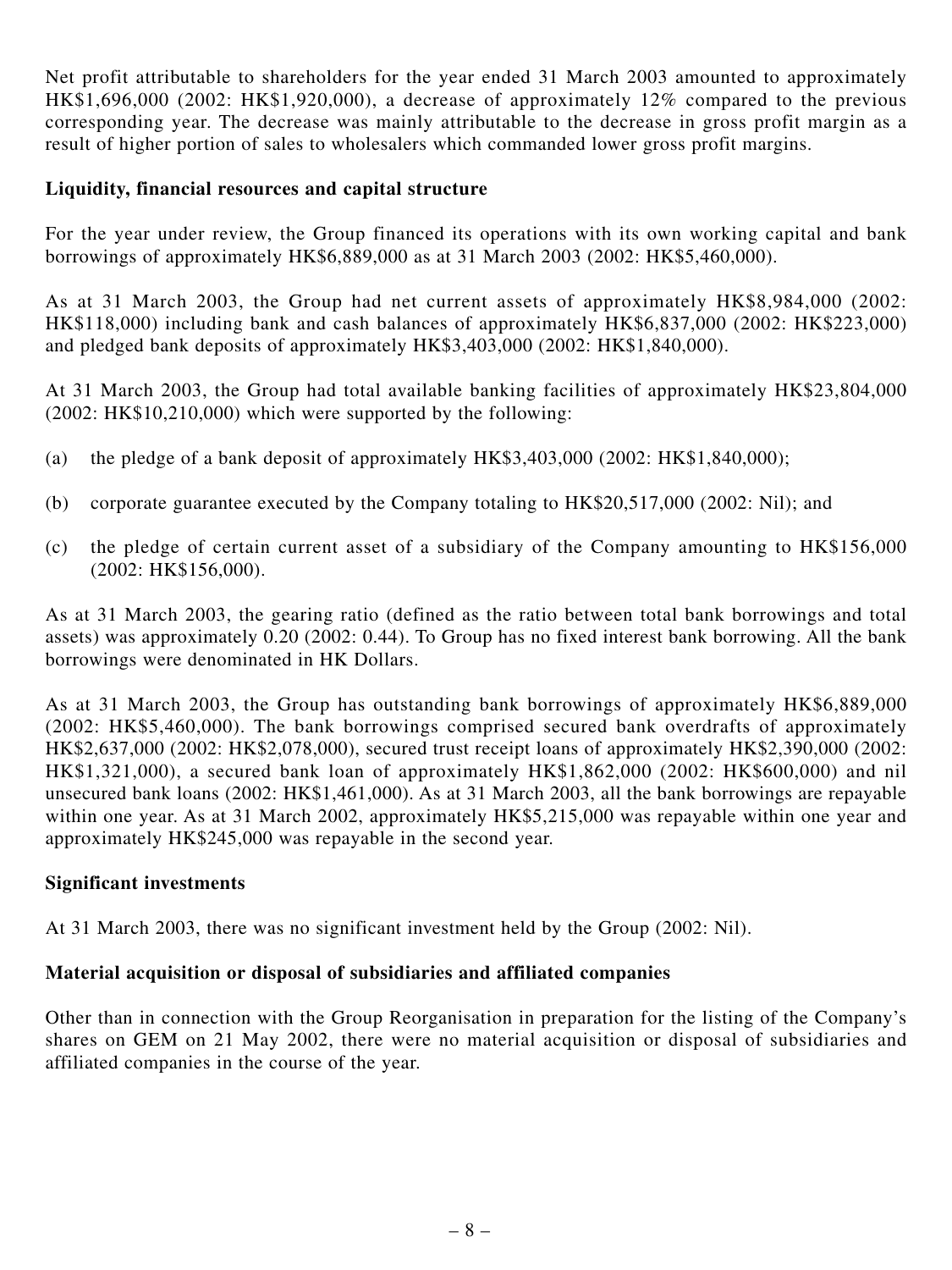## **Contingent liabilities**

As at 31 March 2003, the Group had the following contingent liabilities:

|                                | 2003<br><i><b>HK\$'000</b></i> | 2002<br><b>HK\$'000</b>  |
|--------------------------------|--------------------------------|--------------------------|
| Bills discounted with recourse | 201                            | $\overline{\phantom{0}}$ |

As at 31 March 2003, the Company had provided guarantees for banking facilities granted and utilised by subsidiaries of approximately HK\$7,079,000 (2002: Nil).

#### **Lease and contracted commitments**

The Group leases certain of its office premises, warehouses, retail shops and department store counters under non-cancellable operating lease arrangements with lease terms ranging from one to three years.

As at 31 March 2003, the Group had total future minimum lease payments in respect of non-cancellable operating leases falling due as follows:

|                                         | 2003<br><b>HK\$'000</b> | 2002<br>HK\$'000 |
|-----------------------------------------|-------------------------|------------------|
|                                         |                         |                  |
| Land and buildings expiring:            |                         |                  |
| Within one year                         | 5,854                   | 7,287            |
| In the second to fifth years, inclusive | 1,640                   | 5,958            |
|                                         | 7,494                   | 13,245           |

At the balance sheet date, the Group had not contracted any commitment in respect of purchases of fixed assets (2002: HK\$157,500).

#### **Foreign exchange exposure**

The Group's income and expenditure during the year ended 31 March 2003 were denominated in US Dollars, HK Dollars and New Taiwanese ("NT'') Dollars, and most of the assets and liabilities as at 31 March 2003 were denominated in HK Dollars and NT Dollars. Accordingly, the Directors are of the view that, to certain extent, the Group is exposed to foreign currency exchange risk. For the US Dollars foreign exchange exposure, the Director believe the exposure is small as the exchange rate of US Dollars to HK Dollars is comparatively stable. However, the Group is exposed to NT Dollars foreign exchange exposure and fluctuation of exchange rates of NT Dollars against HK Dollars could affect the Group's results of operations. During the year, no hedging transaction or arrangement was made.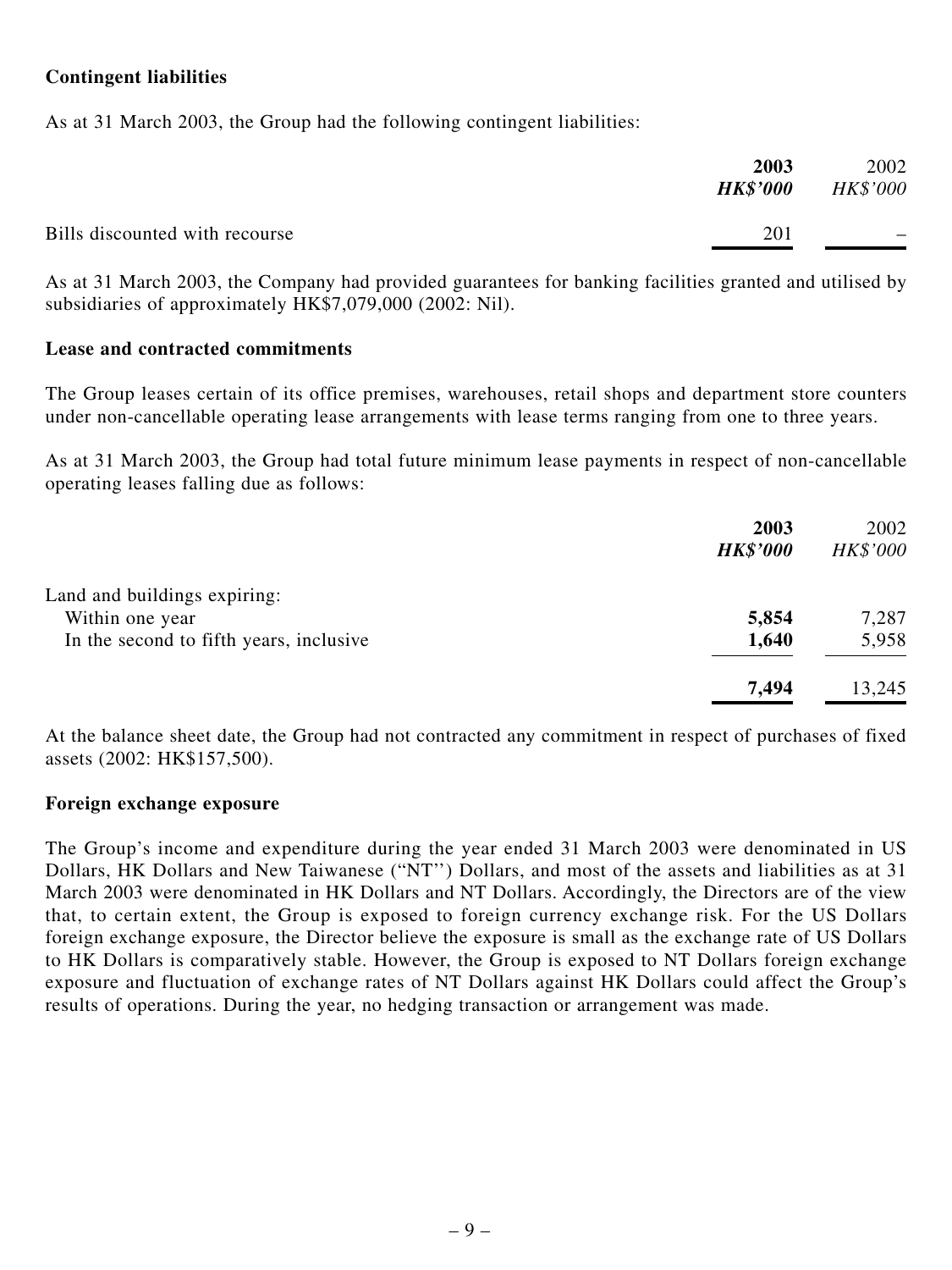## **Treasury policies**

The Group adopts a conservative approach towards its treasury policies. The Group strives to reduce exposure to credit risk by performing ongoing credit evaluations of the financial conditions of its customers. To manage liquidity risk, the board of directors closely monitors the Group's liquidity position to ensure that the liquidity structure of the Group's assets, liabilities and commitments can meet its funding requirements.

#### **Segment information**

#### *Business segments*

|                       | 2003            | 2002     |
|-----------------------|-----------------|----------|
|                       | <b>HK\$'000</b> | HK\$'000 |
| Retail sales          | 32,437          | 32,726   |
| Wholesale sales       | 27,127          | 16,861   |
|                       | 59,564          | 49,587   |
| Geographical segments |                 |          |
| PRC:                  |                 |          |
| Hong Kong, SAR        | 39,233          | 32,136   |
| Elsewhere             | 6,169           | 9,254    |
| Taiwan                | 11,345          | 5,621    |
| Singapore             | 1,693           | 1,603    |
| Others                | 1,124           | 973      |
|                       | 59,564          | 49,587   |

#### *Business segments*

#### Retail sales

Retail sales decreased by approximately 1%, as compared to the previous corresponding year, to HK\$32,437,000 (2002: HK\$32,726,000). Owing to the weak consumer spending in Taiwan and Hong Kong, no significant growth in retail sales was recorded despite the increase in the number of total retail outlets.

#### Wholesale sales

Wholesale sales comprised sales to agents and sales to distributors.

Sales to agents decreased by approximately 40%, as compared to the previous corresponding year, to approximately HK\$6,836,000 (2002: HK\$11,263,000). The decrease was mainly attributed to the decrease in sales to new and existing agents. A new agent was engaged in the United Kingdom during the year.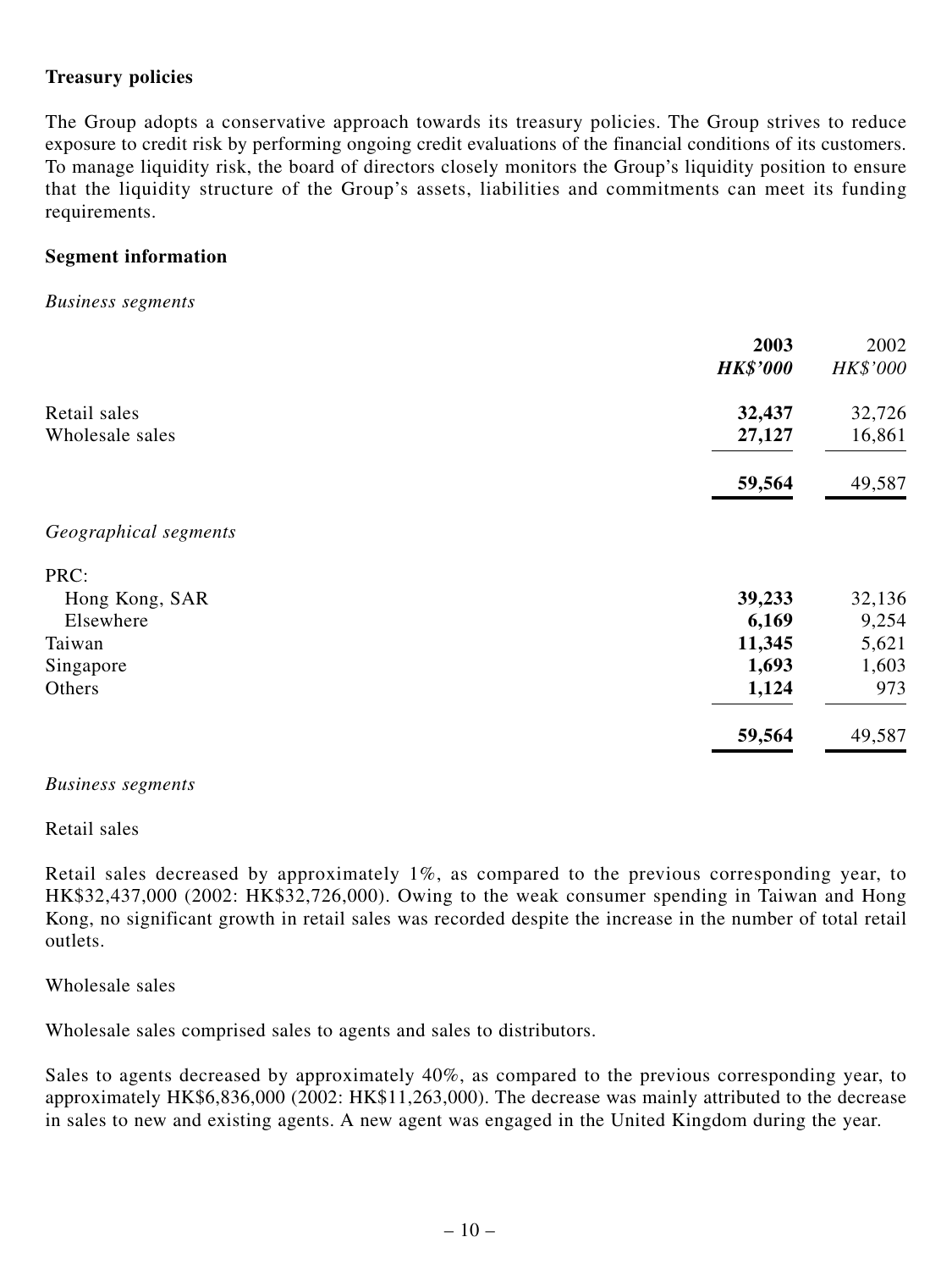Sales to distributors increased by approximately 262%, as compared to the previous corresponding year, to approximately HK\$20,291,000 (2002: HK\$5,598,000). The increase was mainly attributed to increase in sales to new and existing distributors.

## *Geographical segment*

For the year ended 31 March 2003, sales in Hong Kong, SAR increased by approximately 22% compared to the previous corresponding year. The increase was mainly attributed to the increase in sales to distributors in HK who resell to other countries.

For the year ended 31 March 2003, sales to elsewhere in the PRC decreased by approximately 33% compared to the previous corresponding year. The decrease was mainly attributed to the decrease in sales to the Group's agent in the PRC.

For the year ended 31 March 2003, sales to Taiwan increased by approximately 102% compared to the previous corresponding year. The increase was mainly attributed to the opening of new retail outlets in Taiwan.

For the year ended 31 March 2003, sales to Singapore increased by approximately 6% compared to the previous corresponding year. The increase was mainly attributed to increase in sales to the Group's agent in Singapore.

For the year ended 31 March 2003, sales to other countries increased by approximately 16% compared to the previous corresponding year. The increase was mainly attributed to the increase in orders from countries other than above.

Please refer to note 8 of this results announcement for details on business and geographical segments.

## **Future plans for material investments and expected source of funding**

Details for the Group's future plans for material investments or capital assets and their expected source of funding have been stated in the Company's Prospectus under the sections headed "Statement of Business Objectives" and "Reasons for the Share Offer and the Use of Proceeds" respectively. Other than those disclosed, the Group did not have any plan for material investments or capital assets.

## **Employees and remuneration policies**

As at 31 March 2003, the Group had 87 (2002: 81) full time employees. Remuneration is determined by reference to market terms and the performance, qualification and experience of individual employee. Year-end bonus based on individual performance will be paid to employees as recognition of and reward for their contributions. Other benefits include contributions to statutory mandatory provident fund scheme to its employees in Hong Kong. To date, no share options have been granted to employees.

## **PROSPECTS**

The Group foresees that the retail environment in Hong Kong and Taiwan to be weak in the coming year due to weak domestic demand and weak global economy generally. To cope with such challenges, the Group will continue to implement new promotion strategies to boast sales and also introduce new designs and products more frequently to keep up with the corporate image and maintain consumers' interests in the products of the Group. At the same time, the Group will also continue to expand its sales to wholesalers to target overseas markets.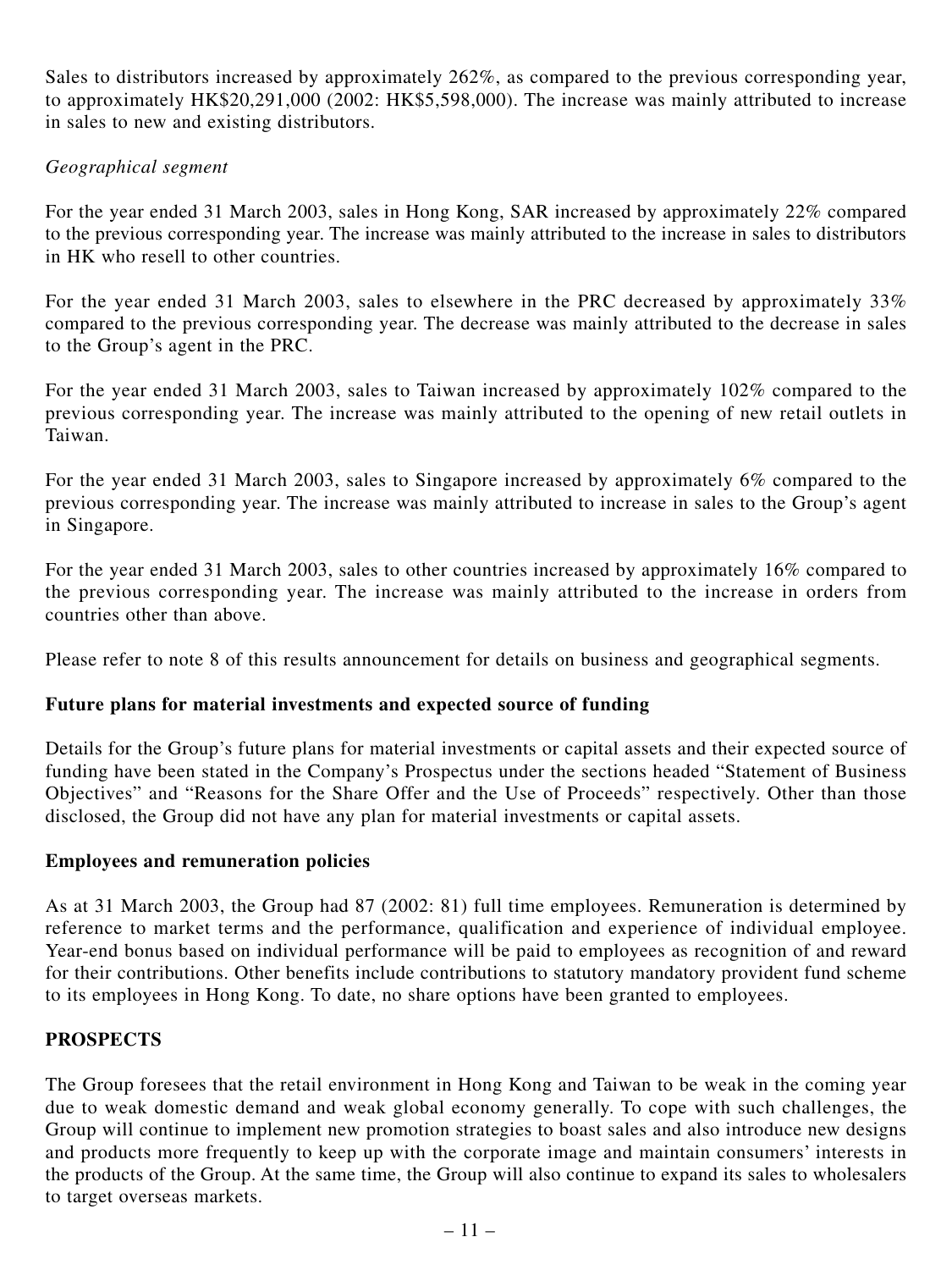The Group will continue to work towards its objective of promoting FX CREATIONS to be a brandname for stylish bags and lifestyle consumer products in the world market. With this in mind, the Group is confident of meeting the challenges ahead.

## **COMPARISON OF BUSINESS OBJECTIVES WITH ACTUAL BUSINESS PROGRESS**

The following is a summary of the actual progress of the Group compared with the business objectives set out in the Prospectus for the period from 1 October 2002 to 31 March 2003 (the "Reivew Period")

| According to the business objectives as stated<br>in the Prospectus                                                         | <b>Actual business progress</b><br>in the Reivew Period                                                                                                                                                                   |
|-----------------------------------------------------------------------------------------------------------------------------|---------------------------------------------------------------------------------------------------------------------------------------------------------------------------------------------------------------------------|
| <b>Sales and marketing:</b>                                                                                                 |                                                                                                                                                                                                                           |
| Open new retail outlets in Hong Kong and Taiwan                                                                             | The Group opened 3 retail outlets in Hong Kong<br>during the year. 3 retail outlets were closed during<br>the year as the leases expired and the Group<br>considered it not economically feasible to renew<br>the leases. |
|                                                                                                                             | In Taiwan, 7 retail outlets were opened and 6 retail<br>outlets were closed due to expiry of the leases<br>during the year.                                                                                               |
| Enter into partnerships with new agents<br>in new areas                                                                     | The Group entered into partnership with an agent<br>in the United Kingdom during the year.                                                                                                                                |
|                                                                                                                             | The Group is in the process of finalising the<br>partnership agreement with a new agent in<br>Thailand.                                                                                                                   |
| Promote and strengthen brand loyalty:                                                                                       |                                                                                                                                                                                                                           |
| Enter into partnerships with business partners<br>to issue credit cards                                                     | The Group has suspended plans to enter into<br>partnerships with business partners to issue credit<br>cards as the operating costs for issuing credit cards<br>is not economically justified.                             |
| Conduct advertising campaigns:<br>Billboards, advertisement on transportations,<br>road shows, participation in promotions, | The Group continued to conduct advertising<br>campaigns such as bill boards and road shows                                                                                                                                |
| sponsorships                                                                                                                | during the year. The Group also participated in<br>promotion activities with credit card issuers.                                                                                                                         |
| Increase the profile of FX CREATIONS<br>members club via advertisement<br>and promotions                                    | The Group conducted advertisements and<br>promotion via posters and leaflets to increase the<br>profile of FX CREATIONS members club.                                                                                     |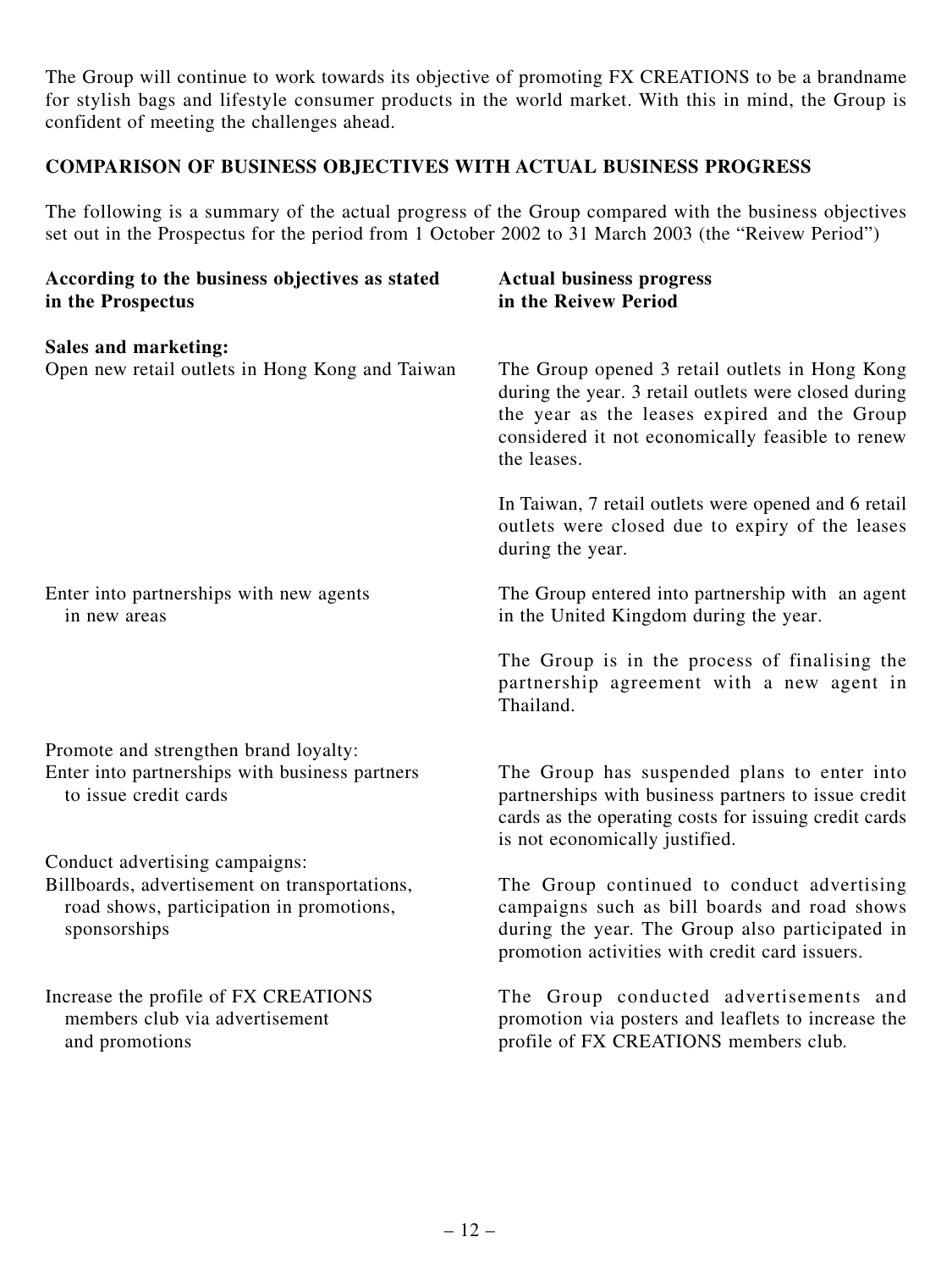**According to the business objectives as stated Actual business progress in the Prospectus in the Reivew Period**

#### **Design and product development:**

Develop new series and models for existing products

Develop professional office bags

Develop eyewear products with business partners under the FX CREATIONS brandname

#### **Geographical expansion:**

Negotiate and sign up new sole agents in Japan

Negotiate and sign up new agents in USA

Human resources development Expand the marketing and retail sales team

Expand the product development and design team

Expand the production and quality control team

During the year, the Group developed a series of professional office bags under the brandname FX CREATIONS. At the same time, the Group also introduced two new brands: USU for bags such as casual bags, briefcases and waist bags and Annvu for ladies bags.

The Group developed and introduced a series of professional office bags under the brandname FX CREATIONS.

The Group has entered into an agreement with a company in Hong Kong to develop eyewear products under the FX CREATIONS brandname. Eyewear products were developed by the business partner and were sold under the FX CREATIONS brandname.

The Group has commenced negotiations with its existing authorized distributors on sole agency arrangement in Japan and the negotiation is still ongoing. The Group expects to conclude the negotiation by September 2003.

The Group has commenced identification of potential agents in the US. No agreement has been reached as at 31 March 2003.

As at 31 March 2003, there are 56 staff in the marketing and retail sales team (2002: 48).

As at 31 March 2003, there are 6 staff in the product development and design team (2002: 5).

As at 31 March 2003, there are 13 staff in the production and quality control team (2002: 12).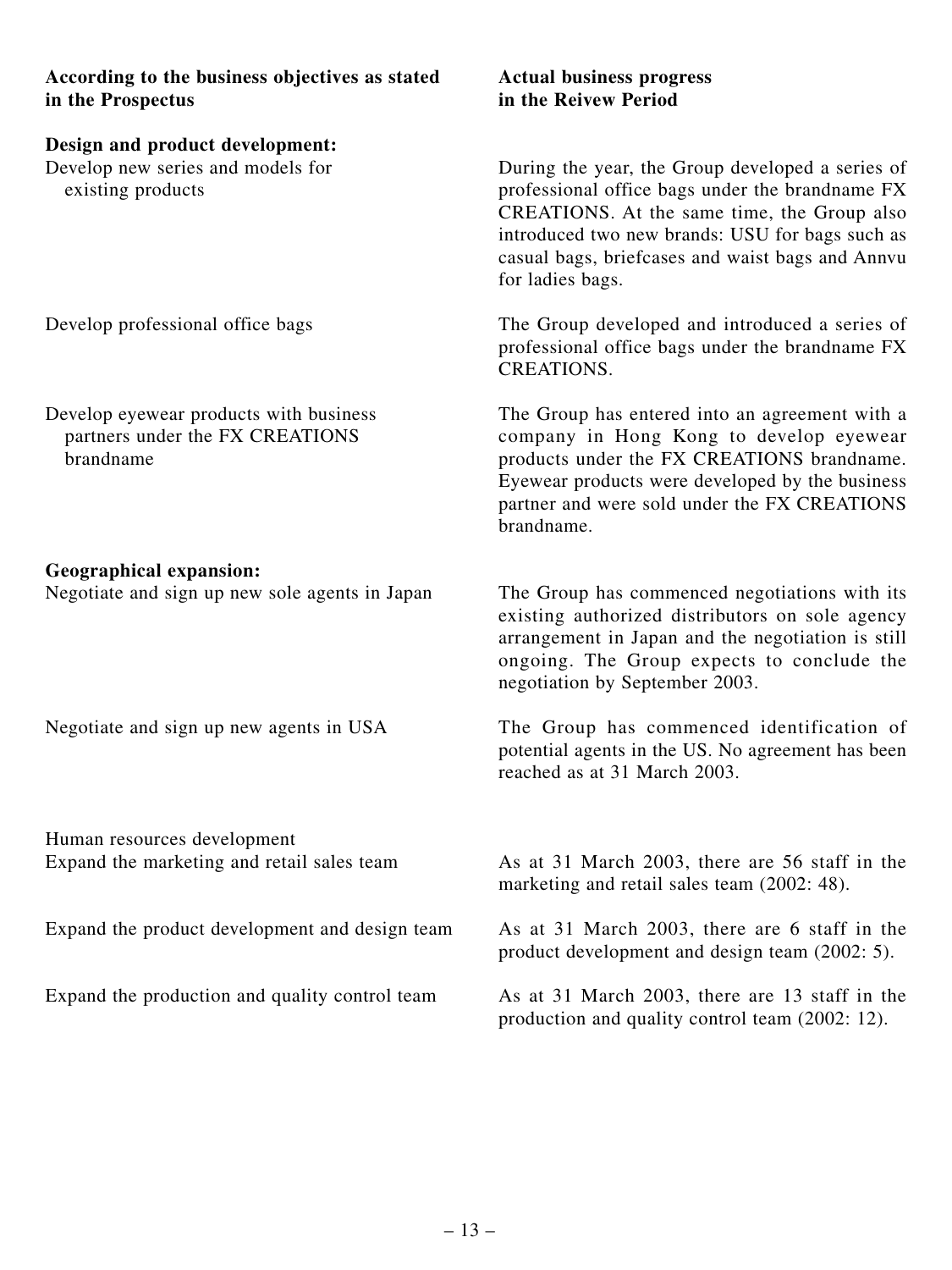| According to the business objectives as stated<br>in the Prospectus               | <b>Actual business progress</b><br>in the Reivew Period                                                                                                                                                                                                                                                                                                                                                                                                                                                                                                                                 |
|-----------------------------------------------------------------------------------|-----------------------------------------------------------------------------------------------------------------------------------------------------------------------------------------------------------------------------------------------------------------------------------------------------------------------------------------------------------------------------------------------------------------------------------------------------------------------------------------------------------------------------------------------------------------------------------------|
| Implementation of training programmes to<br>improve the marketing skills of staff | The Group continued to implement various staff<br>training programs to improve the marketing skills<br>of front end staff.                                                                                                                                                                                                                                                                                                                                                                                                                                                              |
| To recruit more experienced management staff                                      | The Group recruited one new production manager<br>with extensive experience in production during the<br>year.                                                                                                                                                                                                                                                                                                                                                                                                                                                                           |
| <b>Production:</b>                                                                |                                                                                                                                                                                                                                                                                                                                                                                                                                                                                                                                                                                         |
| Set up own production facilities in China                                         | As planned, the Group has commenced to establish<br>its own manufacturing capacity through a<br>processing agent in the PRC. During the year, the<br>Group acquired plant, machinery and production<br>facilities and worked with a processing agent in<br>Guanlan, Shenzhen, the PRC. Under the processing<br>agent arrangement, the Group will be responsible<br>for the provision of plant, machinery, related<br>leasehold improvements and fixtures and the<br>processing agent will be responsible for the<br>provision of production premises, water, electricity<br>and labour. |

#### **USE OF PROCEEDS**

The Company was listed on GEM on 21 May 2002 by way of placing and public offer of 81,000,000 shares. The net proceeds from such placement and public offer, after deduction of the related expenses, were approximately HK\$12,800,000 and were applied during the period from 3 May 2002 (Latest Practicable Date) to 31 March 2003 in accordance with the proposed application set out in the Company's prospectus dated 8 May 2002, as follows:

|                               | <b>Proposed</b><br>HK\$'000 | Actual<br>HK\$'000 |
|-------------------------------|-----------------------------|--------------------|
| Opening of new retail outlets | 800                         | 800                |
| Marketing and promotion       | 400                         | 400                |
| Production facilities (Note)  | 10,000                      | 7,400              |
| Geographical expansion        | 200                         | 200                |
| Total                         | 11,400                      | 8,800              |

*Note:*

The Group intends to utilise the funding for the production facilities in subsequent periods. The delay has been due to the Group's decision to set up the production facilities in several stages to allow the set up to be more effective.

The remaining net proceeds as at 31 March 2003 was approximately HK\$4 million and was placed with a bank in Hong Kong.